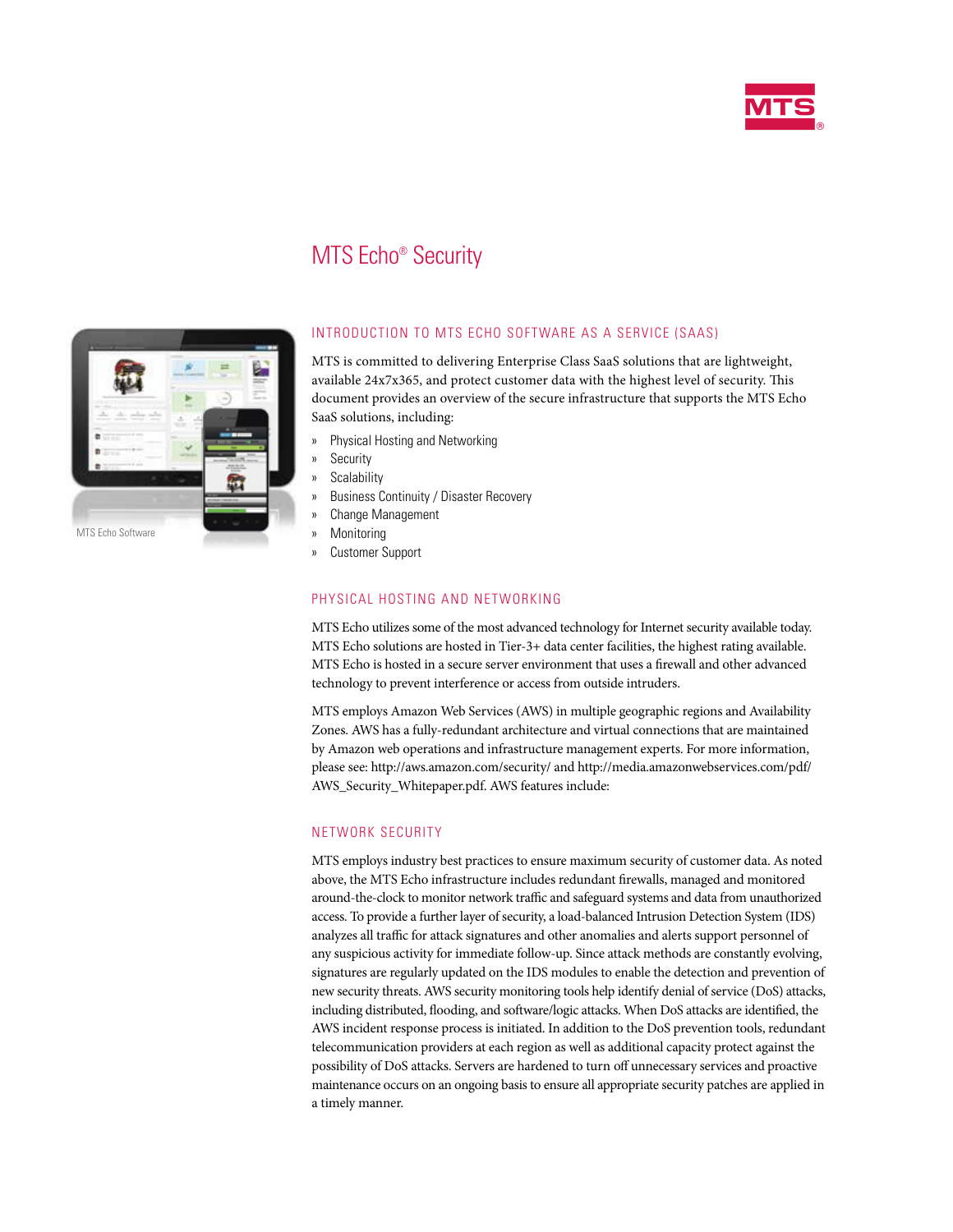#### **PHYSICAL SECURITY**

- » All areas are monitored 24x7x365 by archived closed-circuit CCTV digital cameras and armed security.
- » Amazon data center are physically isolated and accessible only by highly trained AWS administrators.
- » Access is restricted to authorized personnel through biometric two-factor authentication.

# **POWER AND ENVIRONMENT**

- » Redundant Continuous Power Supplies (CPS) and generator backups for all systems.
- » Multiple Power Distribution Units (PDU) are used for preferred and backup source power.
- » HVAC (Heating, Ventilation, Air Conditioning) systems arranged in an N+2 redundancy configuration.
- » Controls provide appropriate levels of airflow, temperature and humidity.

#### **FIRE DETECTION AND SUPPRESSION**

- » Multi-zoned, dry pipe, water-based fire suppression systems.
- » Very Early Smoke Detection Alarm (VESDA) monitors to sample air and provide alarms prior to pressurization.
- » Dual alarm activation necessary for water pressurization.

# **FLOOD CONTROL AND EARTHQUAKE PROTECTION**

- » Facilities are built above sea level with moisture barriers on exterior walls and no basement areas.
- » Moisture detection systems and dedicated pump rooms for drainage/evacuation systems.
- » Facilities meet or exceed requirements for local seismic building codes.

#### **ADDITIONAL INFRASTRUCTURE FEATURES**

- » Redundant network connectivity to multiple Tier 1+ transit services.
- » Redundant firewalls configured with session based fail-over.
- » Redundant load balancers and core switch fabric.
- » Load-balanced Intrusion Detection System (IDS).

# DATA SECURITY

To protect data from eavesdroppers or any man in the middle attacks, MTS utilizes HTTPS along with the Transport Layer Security (TLS) protocol to encrypt and secure data in transit across the internet. Network and server level access is limited to authorized personnel only and is controlled through password and token two factor authentication. MTS applies the principles of role-based and least privileged access to all servers within the environment. Users are only granted privileges to access, read, write or execute within the servers and areas that apply to the specific duties of the individual.

Database servers are located behind a secondary firewall to further protect customer data from outside intrusion. MTS employs a single-tenant architecture within the database layer of the application. Each customer schema is separated to ensure there is no intermingling of customer data and that customers may not knowingly or unknowingly access data that does not belong to them.

Customers have the ability to add or remove user accounts through a special account administrator privilege. By default, only authorized users who have been added by the account administrator can access and view the equipment's status once logged in with their email and password. Administrators can revoke access for any user at any time.

MTS Echo transfers only the information that it needs to display the current status of the Test System so users can monitor their test and lab remotely. It does NOT transfer test data files or interact in any way with test data.

MTS Echo transfers only the following system status information:

- » Test station Run State (Run, Hold, Stop)
- » Test station Interlock State (On, Off)
- » HPU and HSM Status (Off, Low, High)
- » MTS 793 Controller information (Config Name, Controller Type, Build #, etc.)
- » Current Signal Values Snapshot (Cycle Count, Runtime, Displacement, etc.)
	- Overwritten every time a new value is passed up to the secure server. Trends are not stored – only the current value is displayed.
- » Station Manager Message Logs

Test data files are not accessible via MTS Echo. MTS data transfer is limited to receiving test status information. MTS Echo data files typically consist of customer authentication, lab test equipment and configured laboratory views.

# COMMUNICATION SECURITY

All MTS Echo web communication is SSL/TLS AES 256-bit encrypted. Firewall ports are not required. The Controller PC controls when information is sent to the secure server. Only an outbound connection is established from the Controller PC to MTS Echo. The Controller PC sends status information to the secure server. Neither the secure server nor the MTS Echo enabled remote devices can initiate communications to the Controller PC. MTS Echo remote devices access a cached version of the test status information from the secure server.

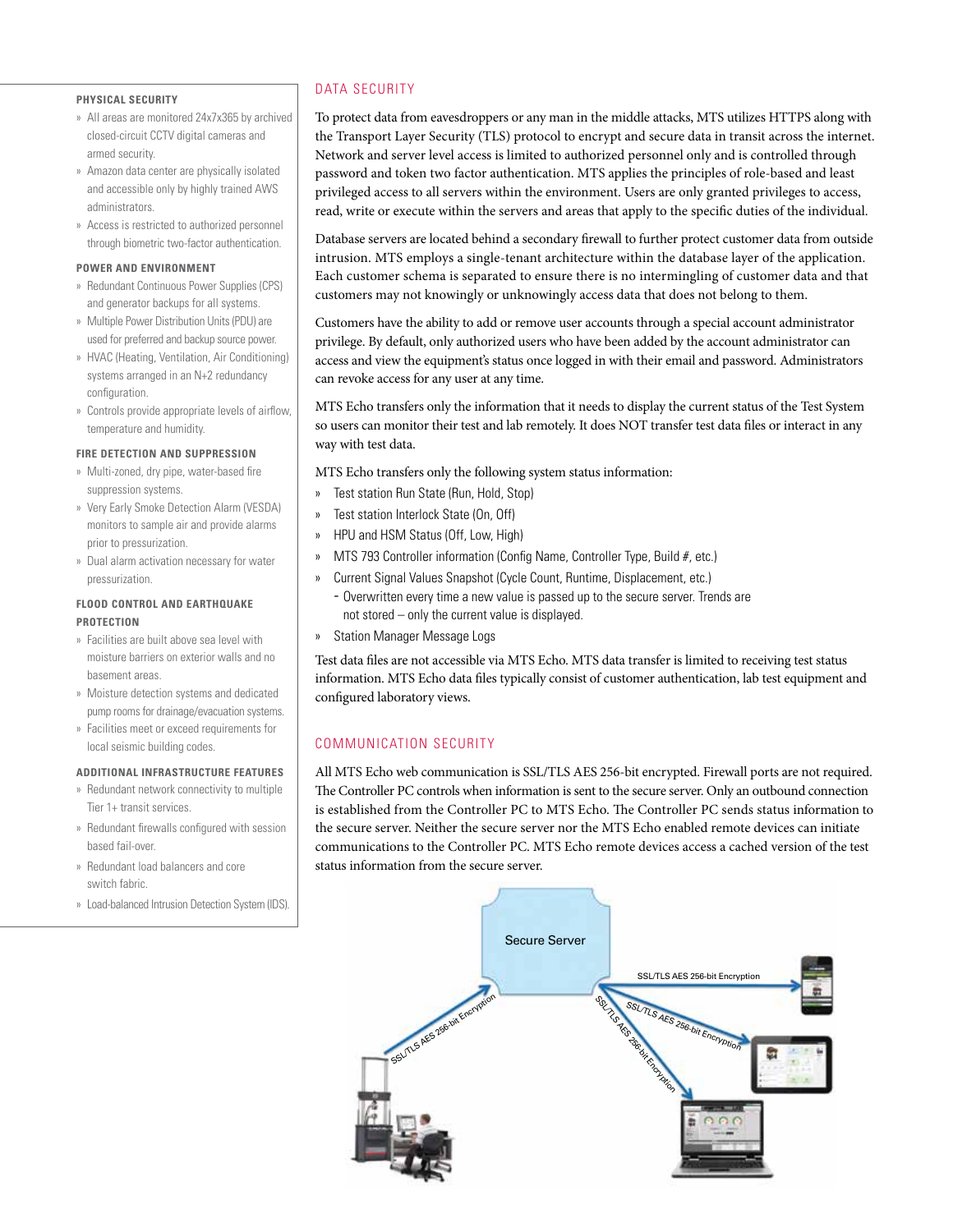#### **CONTROLLER PC TO SECURE SERVER**

- » *Handshake and Encryption*
- Controller PC requests public key from server - Server provides public key
- Controller PC generates and encrypts a symmetric encryption key with the public key
- Server decrypts handshake message with private key and obtains symmetric key
- From then on, the Controller PC encrypts messages with the symmetric key and the server decrypts them
- » *Outbound Communication*
- The Controller PC sends encrypted status information outbound to the secure server
- The secure server has no way to send a message directly to that Controller PC – it is not able to get in through your firewall
- No firewall ports need to be opened
- Devices (smartphones, tablets, computers) viewing the status do not communicate with the Controller PC
- » *Restricting HTTP Access*
	- The Controller PC, or governing firewall, can be configured such that it only has access to mtsecho.com. All other web sites can be blocked.
- » *Restricted Access 3 levels of configuration*
	- By default, each user must login with their email and password before access is granted. A customer admin can remove access from any individual at any time.
	- » *Isolation from Controller PC*
	- When a mobile device or browser loads the MTS Echo interface, it communicates with the Secure Server. All status shown is a cached version and served directly from the Secure Server. The MTS Echo interface does not connect directly to the Controller PC.

#### SCALABILITY

MTS Echo has been architected for maximum performance and scalability, allowing the application to remain robust and flexible enough to support an expanding customer base. The addition of virtual servers and other computing resources on an as-needed basis allows the fully fault-tolerant architecture to scale exponentially. Because of this scalability, customers are assured that their lab configurations are available to them at any time, regardless of the total number of simultaneous users.

### SECURE SERVER INFRASTRUCTURE – BUILT FOR RELIABILITY AND SCALABILITY

MTS Echo secure server infrastructure is designed to provide robust uptime and scalability.

Elastic Load Balancing automatically distributes incoming application traffic across zones. Elastic Load Balancing automatically scales its request handling capacity to meet the demands of application traffic.



- **SECURE SERVER TO USER DEVICE**
- » *MTS Echo Interface*
- Users view the status of their Test System through the HTML5 MTS Echo Interface, Native Android or iPhone apps
- » *Encryption*
	- All communication between the Secure Server and User Devices is encrypted
	- HTTPS certificate ensures login process is secure
	- Customers may choose to use secure browsing (HTTPS) throughout the entire site



Secure Server